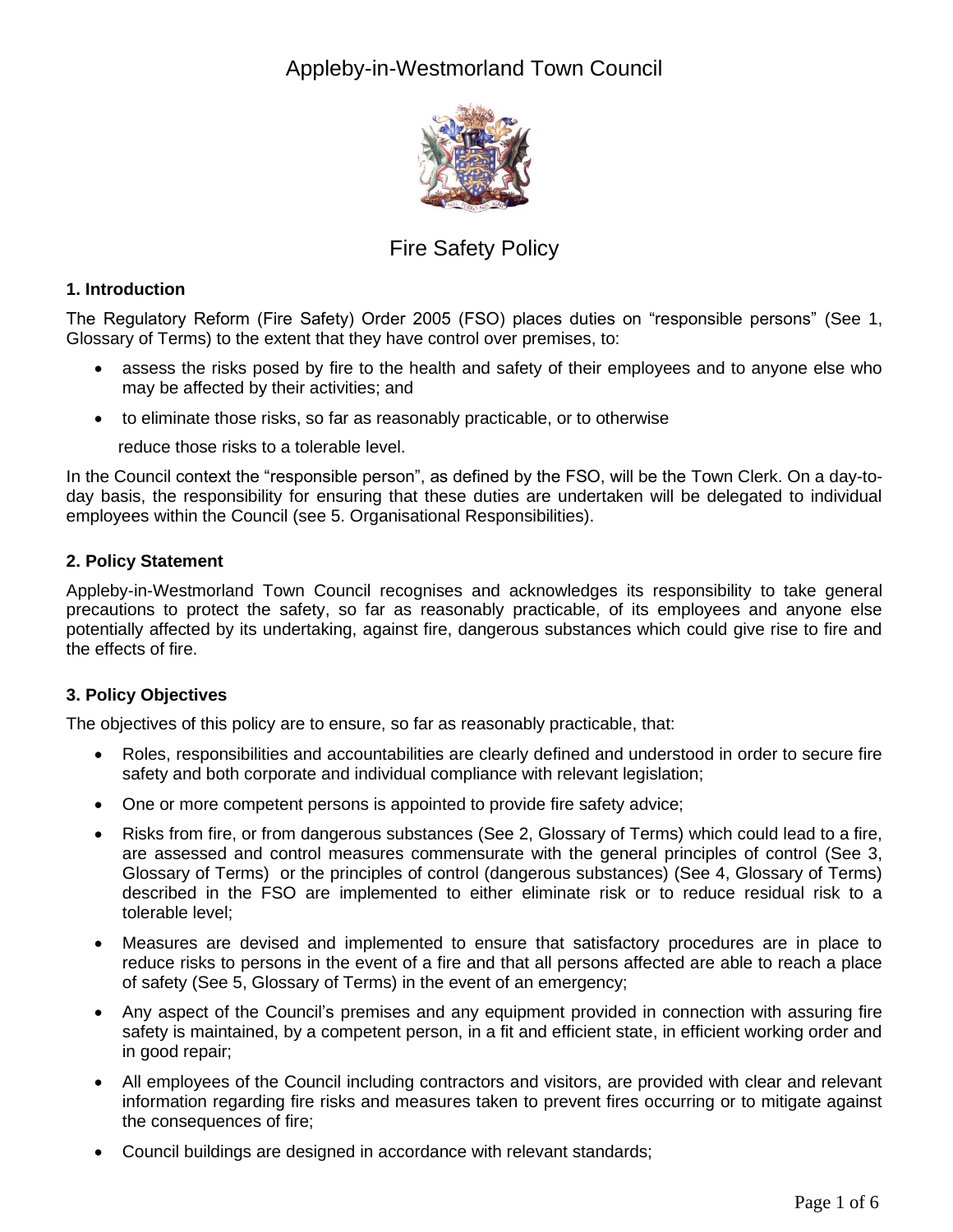- Employees are properly consulted about policy, procedures and arrangements for ensuring fire safety;
- Employees are provided with appropriate information, instruction and training at appropriate intervals about the fire precautions in their relevant place of work within Council premises;
- The Council co-operates and co-ordinates, as necessary, with any other

responsible persons as defined by the FSO;

• The Council will liaise with relevant statutory authorities as required by the FSO and any other relevant statutory provisions.

## **4. Application**

This Fire Safety Policy applies to all premises and activities falling, to any extent, under the Council's control. The policy sets down the framework by which the Council and all employees of the Council will be expected to meet their fire safety duties.

The majority of premises, that are the Council's responsibility including any temporary structures, fall within the requirements of the FSO.

## **5. Organisational Responsibilities**

#### **The Council (Responsible Person)**

The "responsible person" will ensure that:

Adequate resources are made available to enable the Council to fulfil their duties under the FSO.

#### **The Town Clerk**

The Town Clerk will be responsible for ensuring that, in areas falling under their control:

- The significant findings of fire risk assessments relating to building fabric and structure are properly addressed and suitable control measures implemented in accordance with the principles of control defined in the FSO;
- All premises features (e.g. structural components, fire doors, partitions etc.) and equipment provided in connection with assuring fire safety is maintained, by a competent person, in a fit and efficient state, in efficient working order and in good repair;
- All new and refurbished areas are so designed to ensure compliance with this policy and the requirements of any relevant fire-safety legislation;
- Where relevant, construction contractors engaged for, or on their behalf, undertake a fire risk assessment before commencing works on site;
- Liaise and co-operate, as applicable, with other responsible persons, e.g. tenants / contractors, to ensure that they are aware of the Council's fire safety policy and procedures and to identify any risks arising from their activities which could impact upon the Council or employees of the Council.
- Fire risk assessments are undertaken (building fabric and structure and means of escape only) and significant findings brought to the attention of those responsible so that they may fulfil their duties under this policy;
- Competent fire safety advice is available to enable the Council to comply with its duties under this policy, the FSO and any other relevant legislation and standards;
- The fire safety policy and statutory requirements are monitored and reviewed and an annual report on fire safety performance submitted to the Property Committee;
- Relevant statutory bodies are consulted on matters of fire safety as and when necessary;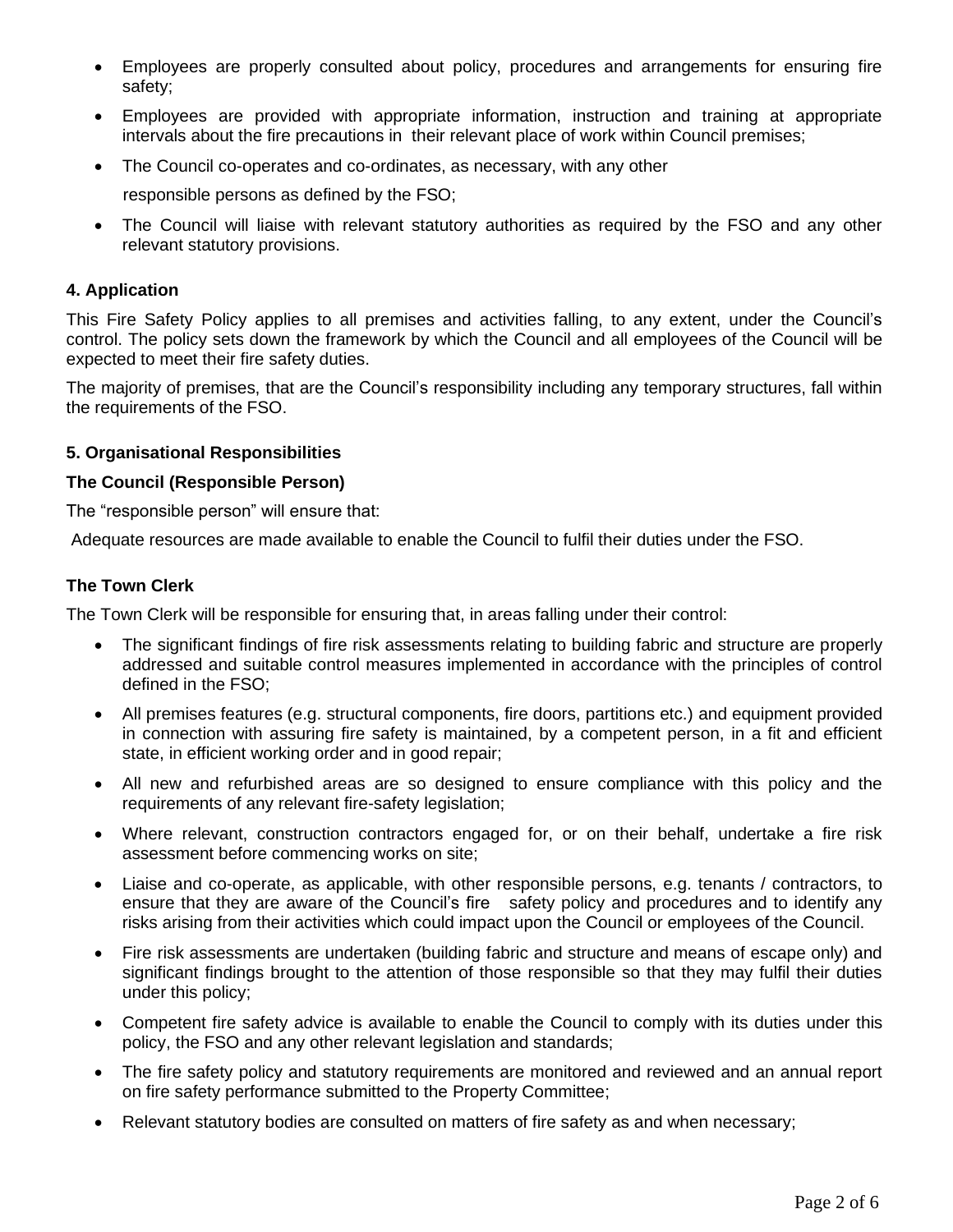- Appropriate guidance and standards are developed to enable the requirements of this policy to be properly implemented;
- Appropriate fire safety information, instruction and training is made available to all employees of the Council as required.

## **Managers**

Managers will be responsible for ensuring that:

- All activities and processes falling under their control are assessed for fire safety and suitable control measures implemented in accordance with the principles of control (General and Dangerous Substances) defined in the FSO;
- All employees falling under their control are given training and instruction in fire safety matters commensurate with their activities;
- Sufficient numbers of people are appointed as fire wardens for all areas

occupied by their departments;

• All staff, visitors and contractors falling under their control comply with the requirements of the fire safety policy.

#### **Employees**

All employees have a responsibility to comply with the Fire Safety Policy. This will include, but not be limited to:

- Observing all instructions, information and training intended to secure fire safety;
- Co-operating with the Council on matters of fire safety;
- Not interfering with any building fabric or equipment provided in connection with assuring fire safety;
- Report any obvious defects or short-comings in Council's fire safety arrangements or procedures.

**NB.** Failure to comply with the requirements of this policy could result in disciplinary action being taken.

#### **Contractors**

Contractors are required to:

- Assess the fire safety risks arising from their works / activities and implement control measures in accordance with the principles of control defined in the FSO;
- Co-operate with the Council on all matters of fire safety;
- Ensure that they and all staff falling under their control have received appropriate information, instruction and training to enable them to comply with this policy and the Council's emergency arrangements;
- Obey all instructions relating to fire safety given by authorised members of the Council.

**NB.** Failure to comply with the requirements of this policy could result in the contractor being asked to leave site and removal from the Council's list of approved suppliers / contractors.

#### **Tenants (Commercial properties)**

Tenants will have their own duties under the FSO. This will include the identification of a responsible person. This responsible person will have a responsibility to:

• Co-operate with the Council to ensure that the Council can meet all relevant statutory requirements;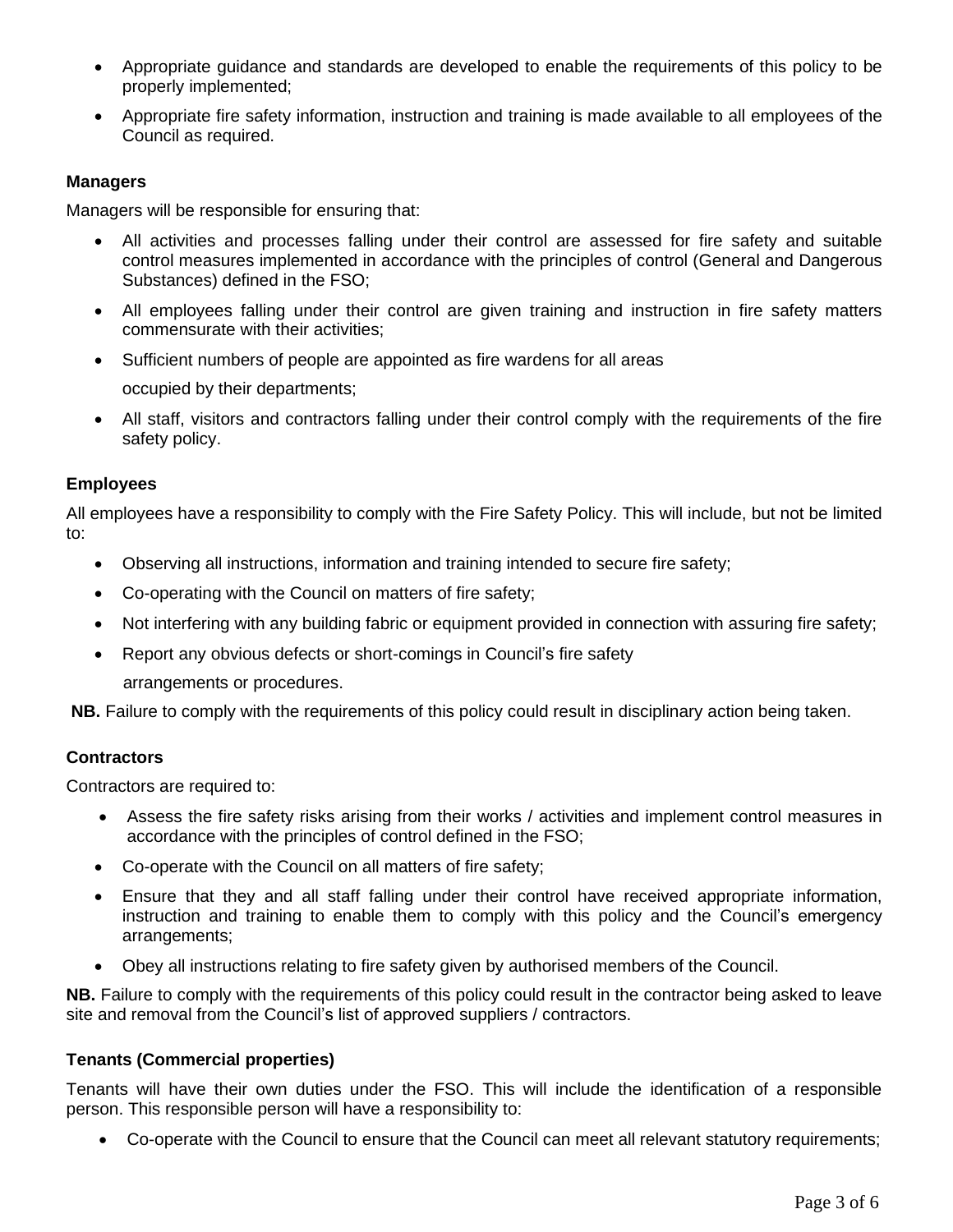- Assess the fire safety risks arising from their works / activities and implement control measures in accordance with the principles of control defined in the FSO;
- Ensure that they and all staff falling under their control have received appropriate information, instruction and training to enable them to comply with this policy and the Council's emergency arrangements.

## **6. Review of the Policy**

This policy will be reviewed annually by Appleby-in-Westmorland Town Council at the Council meeting held in January.

This policy has been agreed and approved by Appleby-in-Westmorland Town Council.

Signed:

## **Cllr Gareth Hayes**

### **Mayor (Appleby-in-Westmorland Town Council)**

Dated: Wednesday 21<sup>st</sup> July 2021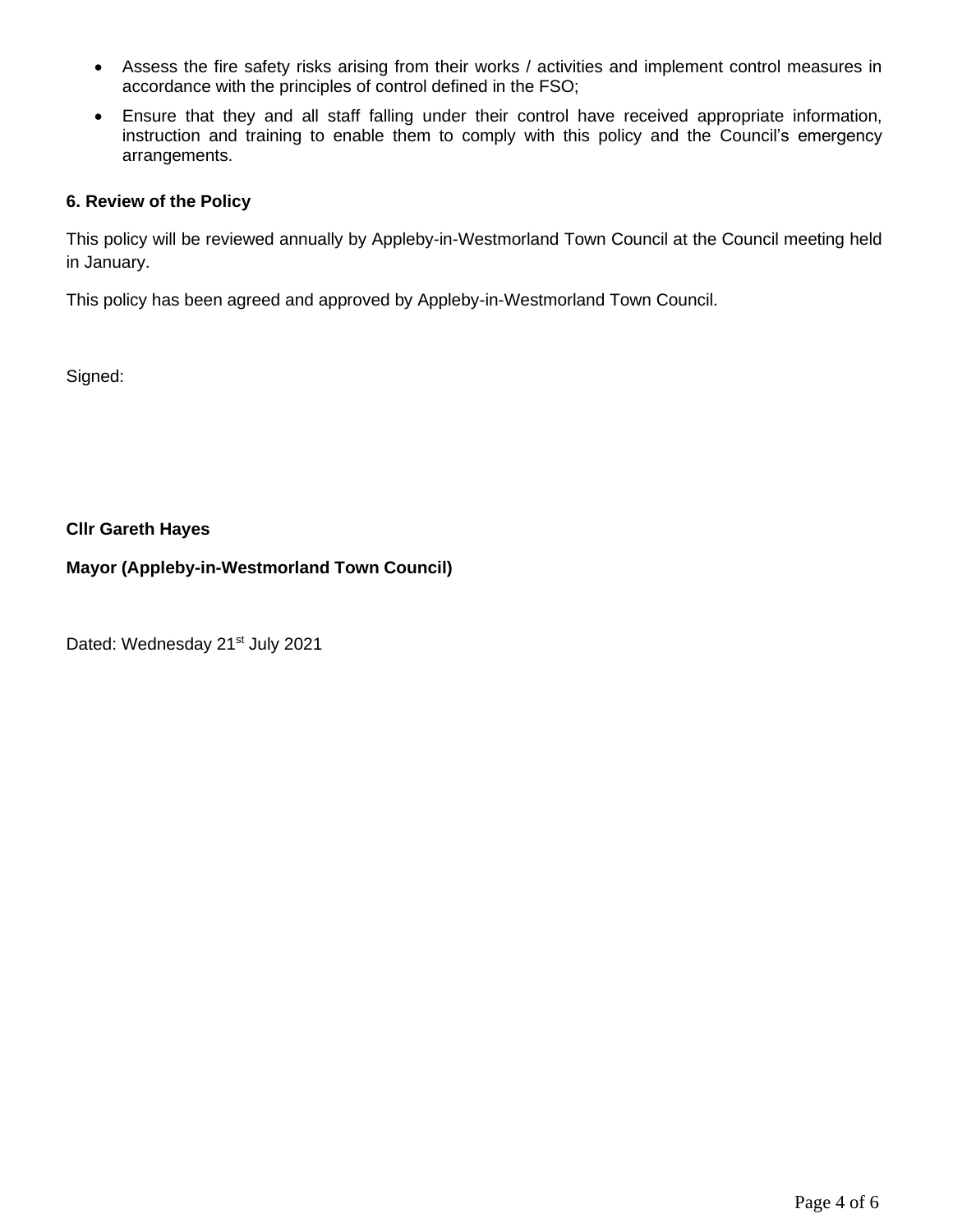## **Glossary of Terms:**

## **1. Responsible Person:**

According to the FSO "responsible person" means—

- (a) in relation to a workplace, the employer, if the workplace is to any extent under his control;
- (b) in relation to any premises not falling within paragraph (a)—
- i. the person who has control of the premises (as occupier or otherwise) in connection with the carrying on by him of a trade, business or other undertaking (for profit or not); or
- ii. the owner, where the person in control of the premises does not have control in connection with the carrying on by that person of a trade, business or other undertaking.

#### **2. Dangerous Substances:**

- (a) a substance or preparation which meets the criteria in the approved classification and labelling guide for classification as a substance or preparation which is explosive, oxidising, extremely flammable, highly flammable or flammable, whether or not that substance or preparation is classified under the CHIP Regulations;
- (b) a substance or preparation which because of its physico-chemical or chemical properties and the way it is used or is present in or on premises creates a risk; and
- (c) any dust, whether in the form of solid particles or fibrous materials or otherwise, which can form an explosive mixture with air or an explosive atmosphere;

## **3. Principles of Control (General):**

The FSO defines the principles of control, in order of preference, as being

- (a)avoiding risks;
- (b)evaluating the risks which cannot be avoided;
- (c) combating the risks at source;
- (d)adapting to technical progress;
- (e)replacing the dangerous by the non-dangerous or less dangerous;
- (f) developing a coherent overall prevention policy which covers technology, organisation of work and the influence of factors relating to the working environment;
- (g)giving collective protective measures priority over individual protective measures; and
- (h)giving appropriate instructions to employees.

## **4. Principles of Control (Dangerous Substances):**

The FSO states that:

- 1. The responsible person must, in order of priority—
	- (a) reduce the quantity of dangerous substances to a minimum;
	- (b) avoid or minimise the release of a dangerous substance;
	- (c) control the release of a dangerous substance at source;
	- (d) prevent the formation of an explosive atmosphere, including the application of appropriate ventilation;
	- (e) ensure that any release of a dangerous substance which may give rise to risk is suitably collected, safely contained, removed to a safe place, or otherwise rendered safe, as appropriate; avoid
		- i. ignition sources including electrostatic discharges; and
		- ii. such other adverse conditions as could result in harmful physical effects